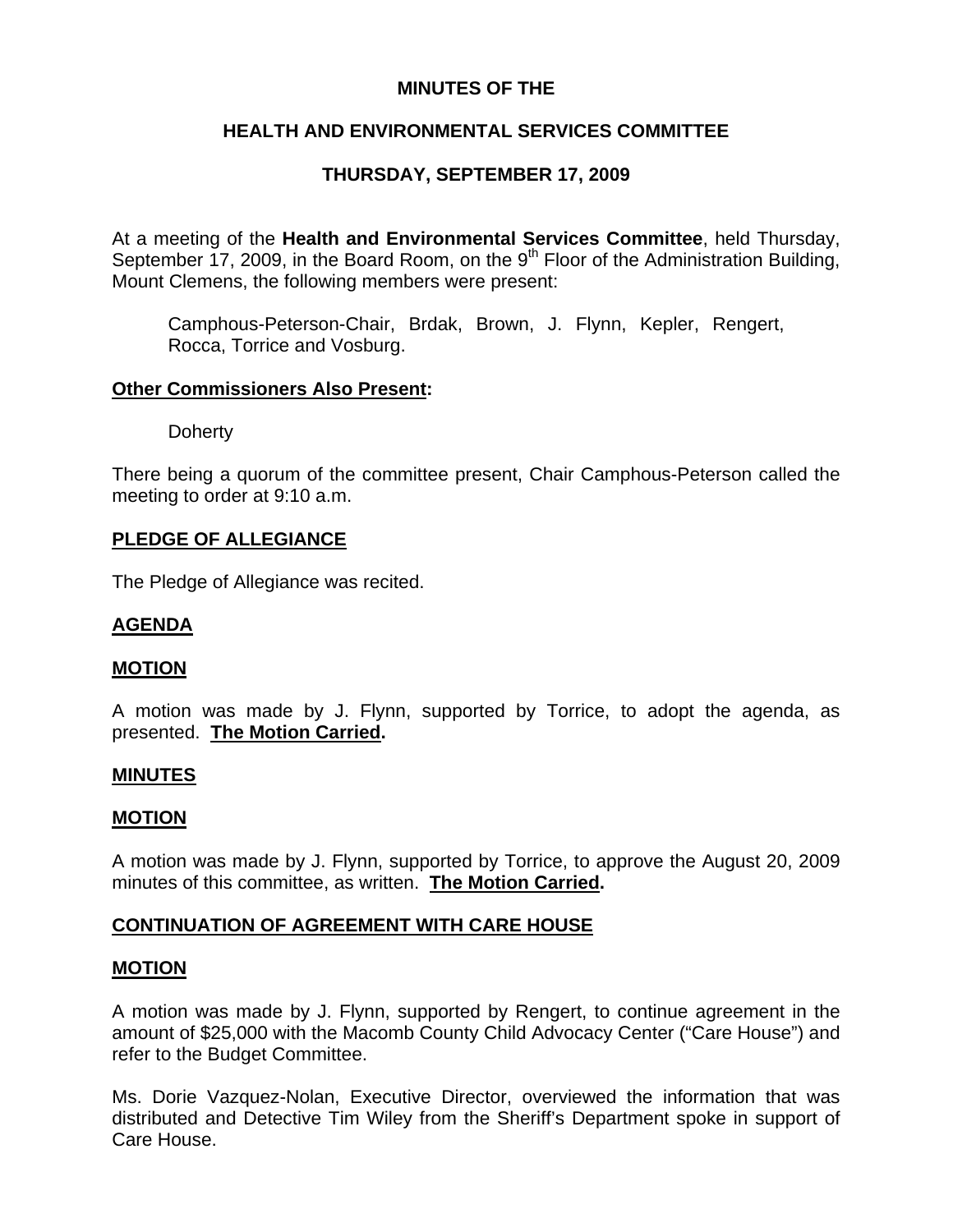The following commissioners spoke: Doherty and Torrice.

Chair Camphous-Peterson called for a vote on the motion and **The Motion Carried with Camphous-Peterson abstaining.**

## **REPORT FROM WATER QUALITY BOARD**

### **MOTION**

A motion was made by Vosburg, supported by Rengert, to receive and file a report of the Macomb County Water Quality Board outlining their August 11<sup>th</sup> meeting. **The Motion Carried.** 

### **S.W.I.M. TEAM REPORT FOR JULY**

### **MOTION**

A motion was made by Kepler, supported by Torrice, to receive and file the S.W.I.M. Team Report for July. **The Motion Carried.** 

## **REPORT ON COMPLETION OF THE COMPACT FLUORESCENT LAMP (CFL) AGREEMENT BETWEEN MICHIGAN DEPARTMENT OF ENERGY LABOR AND ECONOMIC GROWTH AND HEALTH DEPARTMENT**

### **MOTION**

A motion was made by Rocca, supported by Torrice, to receive and file the report on the Completion of the Compact Fluorescent Lamp Agreement between the Michigan Department of Energy Labor and Economic Growth and the Health Department.

Mr. Kalkofen spoke about the success of this program.

Chair Camphous-Peterson called for a vote on the motion and **The Motion Carried.** 

### **UPDATE ON H1N1 FLU**

Dr. Lokar and Mr. Kalkofen provided the latest information and spoke about the department's implementation plans.

### **MOTION**

A motion was made by Rocca, supported by J. Flynn, to receive and file the update on H1N1 flu.

The following commissioners spoke: Vosburg, Brdak, Doherty, Brown and J. Flynn.

Chair Camphous-Peterson called for a vote on the motion and **The Motion Carried.**